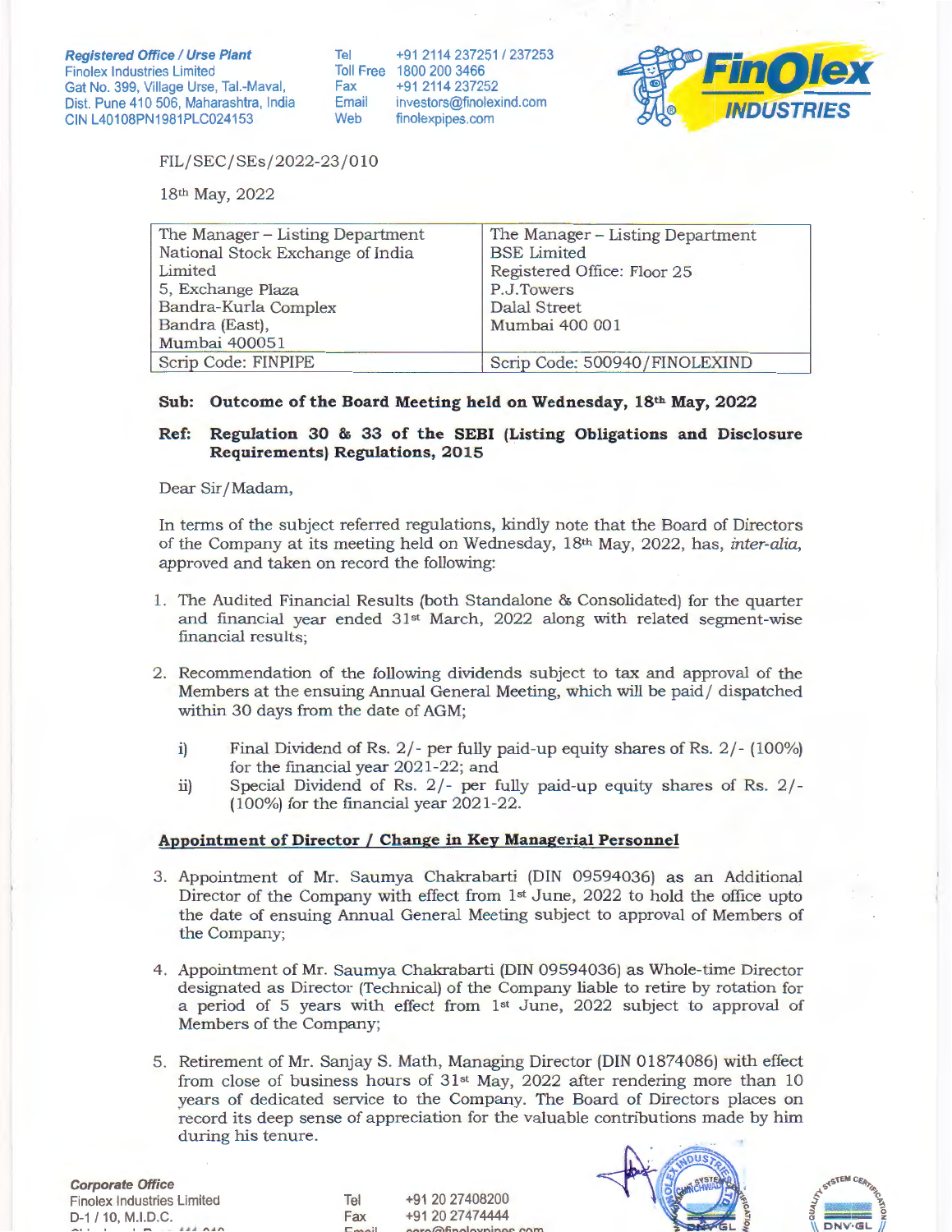

6. Earlier the Board at its meeting held on  $27<sup>th</sup>$  November, 2021 appointed Mr. Anil V. Whabi (DIN 00142052), as Additional Director and Whole-time Director designated as Director - Finance with effect from Ist December, 2021 subject to approval of the members of the Company. The Board of Directors at its meeting held today, re-designated Mr. Whabi as Managing Director of the Company with effect from Ist June, 2022 for a period of one year subject to approval of the Members of the Company. Mr. Anil V. Whabi will step down as Chief Financial Officer (CFO) with effect from end of business hours of 19th May, 2022.

In accordance with the requirements of Circular No. LIST/COMP/14/ 2018-19 and NSE/ CML/  $2018/24$  both dated  $20<sup>th</sup>$  June,  $2018$  issued by the Stock Exchange(s) and based on the declarations received from Mr. Anil V. Whabi & Mr. Saumya Chakrabarti, we hereby affirm that they are not debarred from holding the office of director by virtue of any SEBI order or any other such authority.

7. Appointment of Mr. Niraj Kedia as Chief Financial Officer (CFO) and a Key Managerial Personnel (KMP) of the Company with effect from  $20<sup>th</sup>$  May, 2022.

The disclosure required under SEBI Circular No. CIR/ CFD/CMD/4/2015 dated 9th September, 2015, along with the brief profile(s) of appointee(s) are given as **Annexure-A.** 

#### **Recommendation for appointment of Statutory Auditors**

8. The term of existing Statutory Auditors M/s. P. G. Bhagwat LLP (Firm Registration No. 101118W /W100682), expires at the conclusion of the ensuing 4Ist AGM of the Company.

The Board on the recommendations of the Audit Committee at its meeting held today approved and recommended the appointment of M/s. Walker Chandiok & Co. LLP (Firm Registration No. 001076N/N500013), Chartered Accountants, as a Statutory Auditors of the Company for a term of 5 years i.e. from the conclusion of ensuing 41<sup>st</sup> Annual General Meeting of the Company for the financial year  $2021-22$  until the conclusion of  $46<sup>th</sup>$  Annual General Meeting for the financial year 2026-27, subject to the approval of the Members at the ensuing AGM of the Company.

The disclosure required under SEBI Circular No. CIR/ CFD/CMD/4/2015 dated 9th September, 2015, along with the brief profile(s) is given as **Annexure-B.** 

### List of **KMPs**

Pursuant to Regulation 30(5) of the SEBI (Listing Obligation and Disclosure Requirements) Regulation, 2015, below is the list of KMPs of the Company, along with their contact details, authorized to determine for the materiality of an events /information and for the purpose of making disclosures to Stock Exchange (s) under the said Regulation:

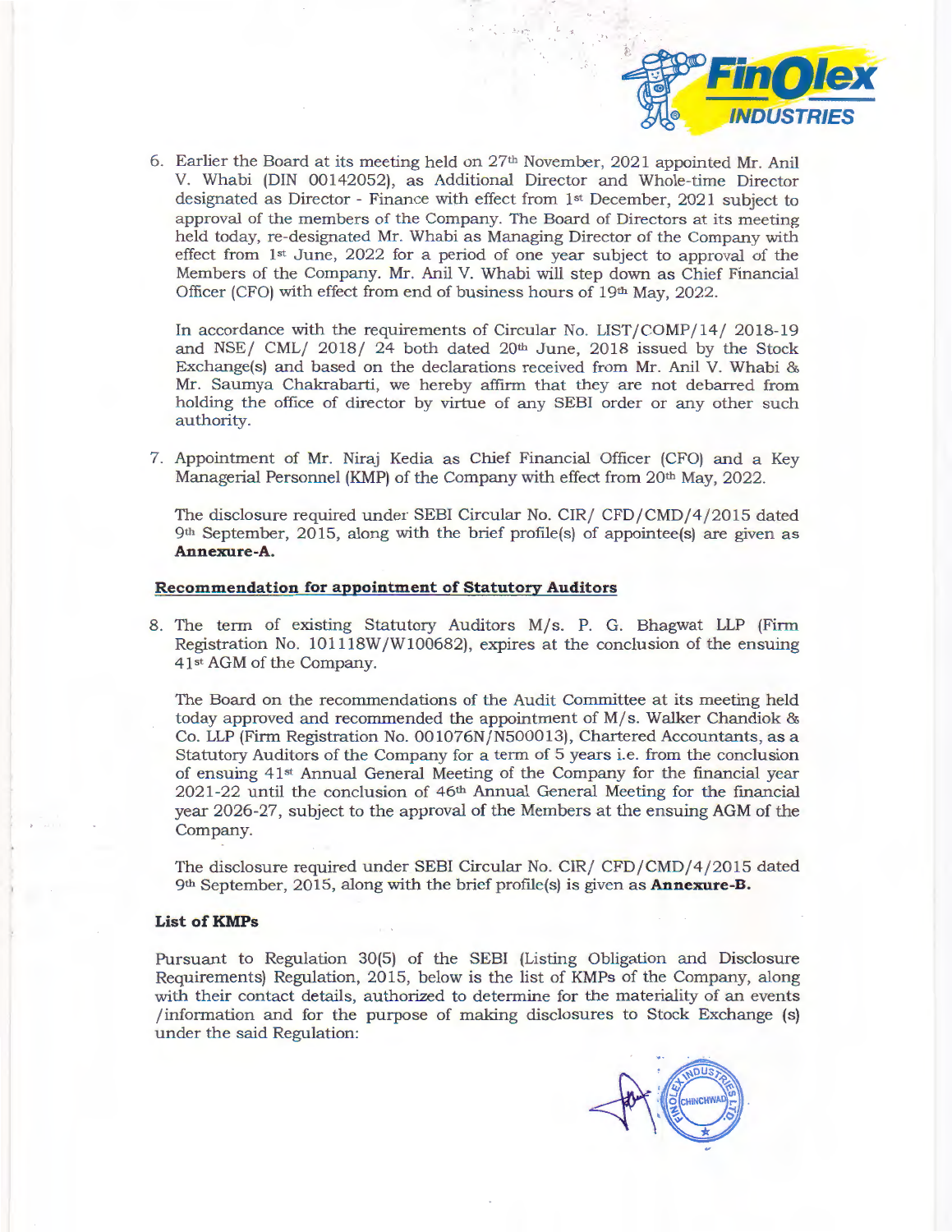

| Sr. No.                               | <b>Name</b>           | Designation                                     |
|---------------------------------------|-----------------------|-------------------------------------------------|
|                                       | Mr. Sanjay S. Math    | <b>Managing Director</b>                        |
| $\overline{2}$                        | Mr. Anil V. Whabi     | Director - Finance                              |
| 3                                     | Mr. Niraj Kedia       | Chief Financial Officer (w.e.f. 20th May, 2022) |
| $\overline{4}$                        | Mr. Ashutosh Kulkarni | Company Secretary & Compliance Officer          |
| <b>Contact Details</b>                |                       |                                                 |
| <b>Finolex Industries Limited</b>     |                       |                                                 |
| Dl/ 10 MIDC, Chinchwad, Pune - 411019 |                       |                                                 |
| Maharashtra, India.                   |                       |                                                 |
| Tel. No.: 020-27408200/27408572       |                       |                                                 |
| Email ID: investors@finolexind.com    |                       |                                                 |
| Website: www.finolexpipes.com         |                       |                                                 |

The aforesaid board meeting commenced at 7.30 p.m. (IST) and concluded at 10.30 p.m. (IST)

You are requested to kindly take the above on your records.

Thanking you,

Yours truly,

# For **Finolex Industries Limited**

Ashutosh Kulkarni Company Secretary & Compliance Officer M. No.: A18549

Encl: As above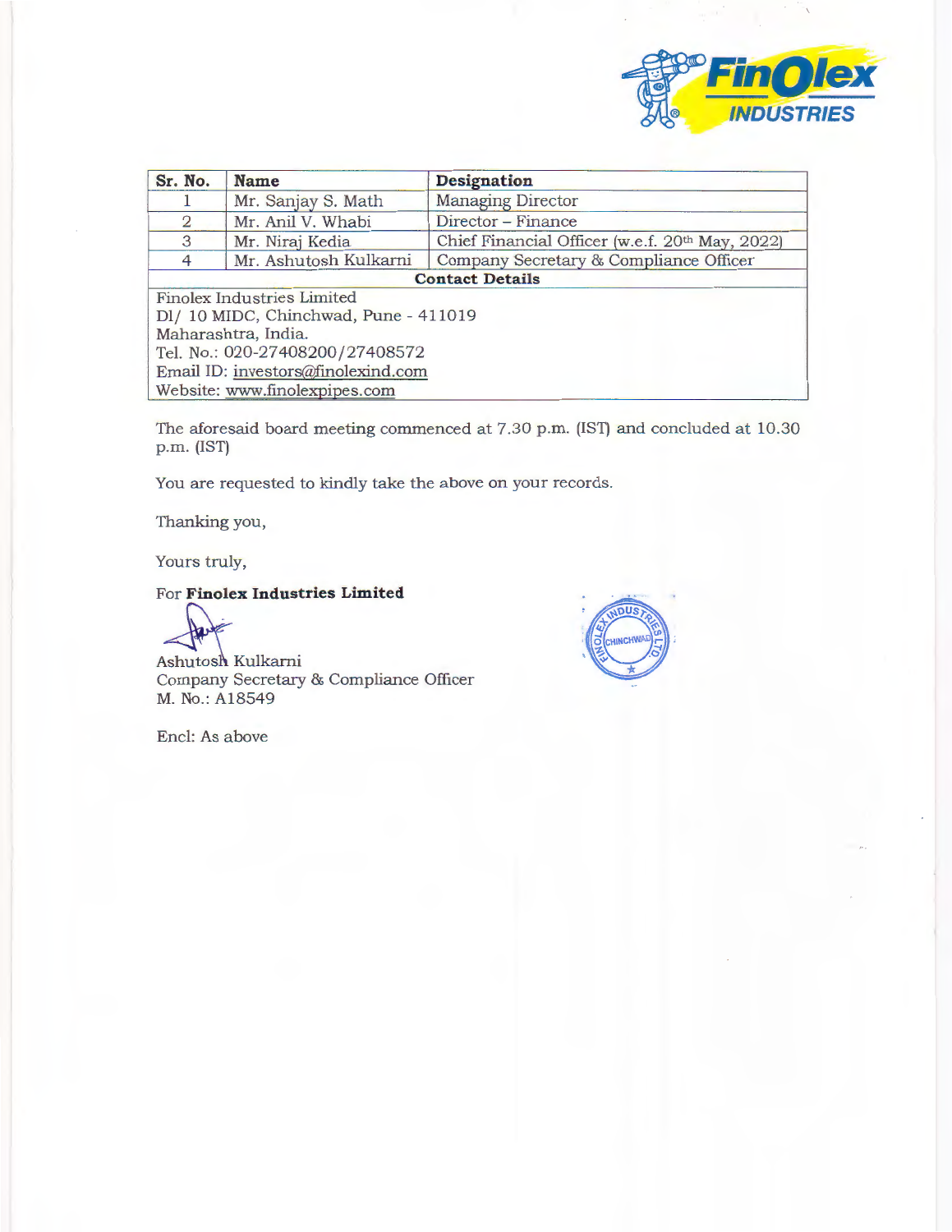#### **Annexure A**

| <b>Particulars</b>                                                                     | Mr. Saumya Chakrabarti                                                                                                                                                                                                                                                                                                                                                                                                                                            | Mr. Niraj Kedia                                                                                                                                                                                                                                                                                                                                                          | Mr. Anil Whabi                                                                                                                                                                                                                                                                                                                                                                                                                                                                                                                                                                                                                                                                           |
|----------------------------------------------------------------------------------------|-------------------------------------------------------------------------------------------------------------------------------------------------------------------------------------------------------------------------------------------------------------------------------------------------------------------------------------------------------------------------------------------------------------------------------------------------------------------|--------------------------------------------------------------------------------------------------------------------------------------------------------------------------------------------------------------------------------------------------------------------------------------------------------------------------------------------------------------------------|------------------------------------------------------------------------------------------------------------------------------------------------------------------------------------------------------------------------------------------------------------------------------------------------------------------------------------------------------------------------------------------------------------------------------------------------------------------------------------------------------------------------------------------------------------------------------------------------------------------------------------------------------------------------------------------|
| Reason for change viz.<br>appointment, resignation,<br>removal, death or<br>otherwise; | The Board of Directors of<br>the<br>the<br>pursuant<br>to<br>Company,<br>recommendation of Nomination &<br>Remuneration Committee at its<br>meeting held today approved the<br>of<br>Mr.<br>Saumya<br>appointment<br>Chakrabarti (DIN: 09594036), as<br>Additional & Whole-time Director,<br>designated as Director (Technical) of<br>the Company for a period of five (5)<br>years with effect from 1 <sup>st</sup> June,<br>2022, liable to retire by rotation. | The Board<br>of Directors of<br>the<br>the<br>Company,<br>pursuant<br>to<br>recommendation of Nomination &<br>Remuneration Committee and Audit<br>Committee at its meeting held today,<br>approved the appointment of Mr. Niraj<br>Kedia, as Chief Financial Officer<br>(CFO) and Key Managerial Personnel<br>(KMP) of the Company with effect<br>from $20th$ May, 2022. | Earlier the Board at its meeting<br>held on 27 <sup>th</sup> November, 2021<br>appointed Mr. Anil V. Whabi<br>(DIN 00142052), as Additional<br>Director designated as Director -<br>Finance effective 1 <sup>st</sup> December,<br>2021 subject to approval of the<br>members of the Company. The<br>Board of Directors pursuant to<br>recommendation<br>the<br>$\sigma$ f<br>Nomination & Remuneration<br>Committee at its meeting held<br>today re-designated Mr. Whabi<br>as Managing Director with effect<br>from 1 <sup>st</sup> June, 2022 for a period<br>of one year. Mr. Anil V. Whabi<br>will step down as CFO with<br>effect from end of business<br>hours of 19th May, 2022. |
| Date of<br>appointment/cessation (as<br>applicable) & term of<br>appointment;          | Appointed for a term of five (5) years<br>with effect from 1 <sup>st</sup> June, 2022 to<br>31 <sup>st</sup> May, 2027.                                                                                                                                                                                                                                                                                                                                           | Appointed as Chief Financial Officer 1.<br>and Key Managerial Personnel of the<br>Company with effect from 20th May,<br>2022.                                                                                                                                                                                                                                            | Ceased to be CFO of<br>the<br>from<br>Company<br>end<br>of<br>business hours of 19th May,<br>2022.<br>2. Re-designated as Managing<br>Director of the Company with<br>effect from $1st$ June, 2022 to<br>31 <sup>st</sup> May, 2023.                                                                                                                                                                                                                                                                                                                                                                                                                                                     |

NDU

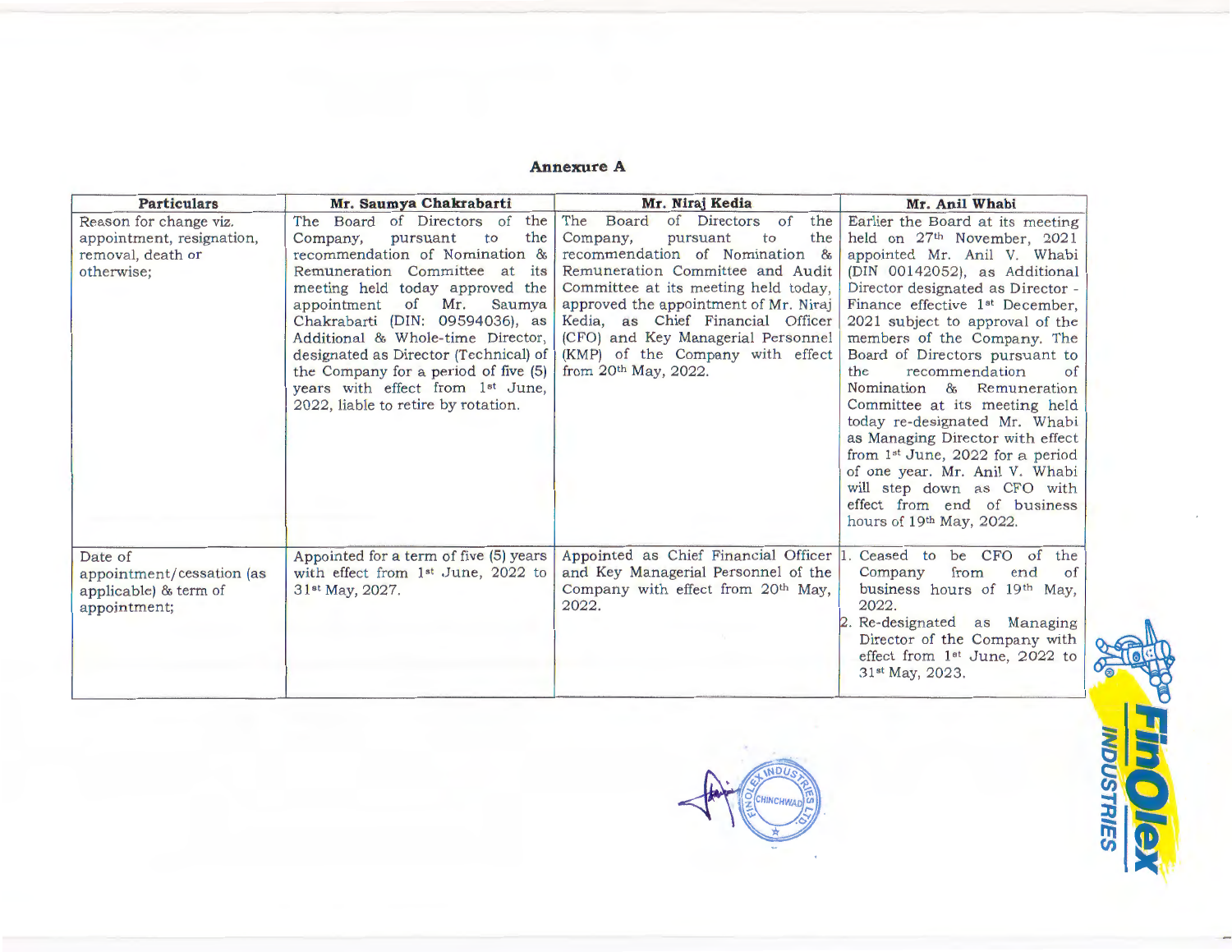| <b>Particulars</b>                                                                         | Mr. Saumya Chakrabarti                                                                                                                                                                                                                                                                                                                                                                                                                                                                                                                                                                                                                                                                       | Mr. Niraj Kedia                                                                                                                                                                                                                                                                                                                                                                                                                                                                         | Mr. Anil Whabi                                                                                                                                                                                                                                                                                                                                                                                                                         |
|--------------------------------------------------------------------------------------------|----------------------------------------------------------------------------------------------------------------------------------------------------------------------------------------------------------------------------------------------------------------------------------------------------------------------------------------------------------------------------------------------------------------------------------------------------------------------------------------------------------------------------------------------------------------------------------------------------------------------------------------------------------------------------------------------|-----------------------------------------------------------------------------------------------------------------------------------------------------------------------------------------------------------------------------------------------------------------------------------------------------------------------------------------------------------------------------------------------------------------------------------------------------------------------------------------|----------------------------------------------------------------------------------------------------------------------------------------------------------------------------------------------------------------------------------------------------------------------------------------------------------------------------------------------------------------------------------------------------------------------------------------|
| Brief profile                                                                              | Mr. Saumya Chakrabarti is B.Sc<br>(Chemistry Hons) and B.Tech-<br>Chemical Technology from Calcutta<br>University with specialization in<br>Petrochemicals<br>and<br>Petroleum<br>Refinery engineering and has to his<br>credit over 36 years of rich<br>experience in operations, projects<br>and technical services in various<br>reputed organizations like Vinny<br>Engineering,<br>Allied<br>Resins &<br>Indian<br>Chemicals<br>Ltd<br>Petrochemical Corporation Ltd.,<br>Haldia Petrochemicals Ltd., Indian<br>Synthetic Rubber Ltd., Reliance<br>Industries Ltd, etc. Before joining<br>the Company, he was working with<br>ONGC Petro Additions Ltd., as Chief<br>Operating Officer. | Mr. Niraj Kedia, is a qualified<br>Chartered Accountant from Institute<br>of Chartered Accountants of India and<br>Company Secretary from Institute of<br>Company Secretaries of India. Mr.<br>Kedia<br>has<br>professional<br>Niraj<br>experience of more than 15 years and<br>worked with S. R. Batliboi & Co.,<br>PricewaterhouseCoopers (PWC), India<br>and Jet Airways. Before joining the<br>Company, he was working with BVG<br>India Limited as the Chief Financial<br>Officer. | Mr. Anil V. Whabi, age 62 years,<br>is a science graduate from<br>University of Jodhpur. He is also<br>a Chartered Accountant, from<br>Institute<br>of Chartered<br>the<br>Accountants of India. He has<br>over 37 years of experience in<br>various companies. Mr. Whabi<br>hold expertise in strategic<br>planning, financial structuring,<br>cross border acquisitions, fund<br>raising and better utilization of<br>resources etc. |
| Disclosure of relationships<br>between directors (in case of<br>appointment of a director) | Mr. Saumya Chakrabarti is not<br>related inter-se with any other<br>Director(s) presently on the Board.                                                                                                                                                                                                                                                                                                                                                                                                                                                                                                                                                                                      | Not applicable                                                                                                                                                                                                                                                                                                                                                                                                                                                                          | Whabi is not<br>Mr. Anil<br>related<br>other<br>with<br>inter-se<br>any<br>Director(s)<br>presently on<br>the<br>Board.                                                                                                                                                                                                                                                                                                                |

**INDUS HINCHWAD**